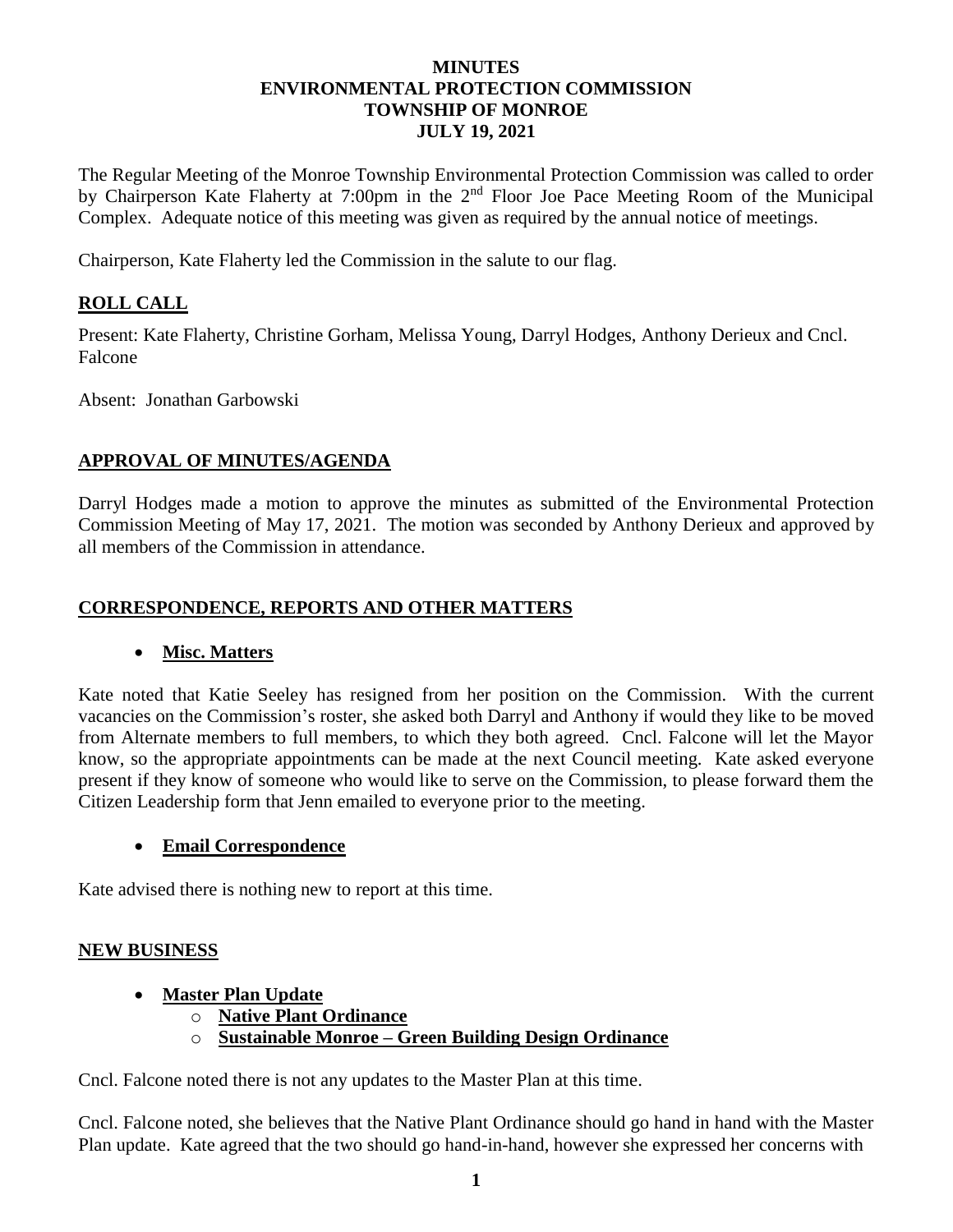#### Environmental Protection Commission Minutes *(cont'd)* July 19, 2021

the lack of movement on the Master Plan, which in turn stalls the Native Plant Ordinance among other items that are good for the town. Cncl. Falcone spoke in reference to doing an amendment to the Master Plan instead of waiting for the Master Plan Update. Cncl. Falcone noted, she feels the Master Plan update should wait until next year, as the town is awaiting the Census results and those results will weigh in on the update. A discussion followed regarding the Master Plan and how the Native Plant Ordinance and the Green Building Design Ordinance can be included in the update and/or an amendment.

## • **Crystal Lake Contamination**

Kate noted she has requested the records from the NJDEP for both the in-ground water contamination at Crystal Lake and for the old Remcor facility that was located next to Crystal Lake. Kate advised that the Remcor case files are closed, which is generally not the case if they are still responsible for something, while the Crystal Lake contamination case remains open, which poses a concern. There a lot of files and due to the size of the files, they cannot be sent electronically, she is waiting for an estimate on the cost to have copies of the files sent to her.

## • **Drainage Basin Project / Pamphlet**

Kate spoke regarding the meeting that her and Melissa had with the Director of Public Works, Nick Mercado and Mike Calvello at Owen Parks to look at the basin that Public Works suggested. She noted, the location could not be better, however their issue was that it is not really a basin that needs help and it not actually a basin, it is more of a flood control area. Melissa stated, it is a matter of figuring out what to do with it, because it does not flood frequently. Kate referenced the impervious cover assessments that Rutgers did for the town a few years back, which she provided to both Nick Mercado and Mike Calvello for their review. In the back of the assessments, Rutgers provided various examples of projects and locations to improve the town's impervious cover, with estimates of prices for labor and materials included. Kate explained, at the end of their meeting, they were all in agreement to continue to have conversations to mutually come up with the location everyone can agree on and at the same time the members of the Environmental Protection Commission will start brainstorming how they will receive funding for the project. She will email the assessments to all of the members for their review and asked everyone to pick their top 3 proposed projects to discuss at the August meeting. A discussion followed regarding the various projects, the locations and the benefits to the town.

Kate asked Cncl. Falcone her thoughts on the Drainage Basin Pamphlet and what the next steps will be to have it distributed to the residents. Cncl. Falcone does not feel that most people will looks at it, especially if it does not affect them, noting she would target the area that it will directly affect. Kate explained, the pamphlet is not specific to one particular project, it is more of a public education tool about basins. Melissa asked about having the pamphlet included with the MMUA bills so that they may be distributed to a larger percentage of the residents and will help alleviate the Commission having to pay for postage. Melissa spoke about acquiring prices to have the pamphlet printed or the possibly of having them printed in house. A discussion followed regarding the most effective ways to have the pamphlet distributed to the majority of the residents.

Cncl. Falcone noted that the Best Western is being redone and suggested maybe approaching them to possibly create a project at their site. Tony suggested, looking at the basin in front of Fulton Bank on the Black Horse Pike. A discussion ensued about the various detention and retention ponds located throughout the town.